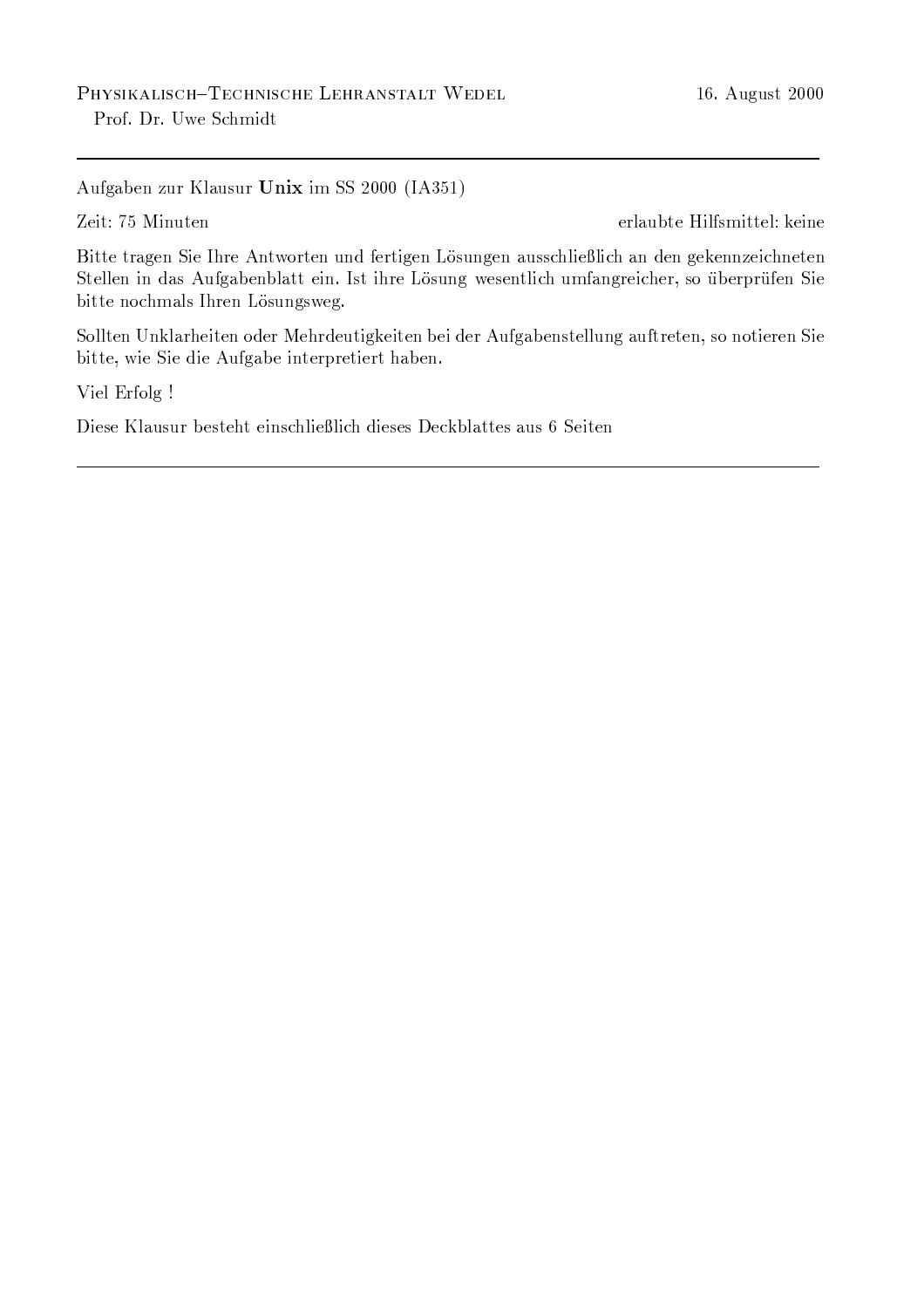# Aufgabe 1:

Geben Sie ein bash-Kommando an zum Durchsuchen aller HTML-Dateien im Verzeichnisbaum des momentanen Arbeitsverzeichnisses. Es sollen für alle diese Dateien die Zeilen ausgegeben werden, in denen H1- oder H2-tags vorkommen. Groß- und Kleinschreibung ist für HTML-tags nicht signifikant.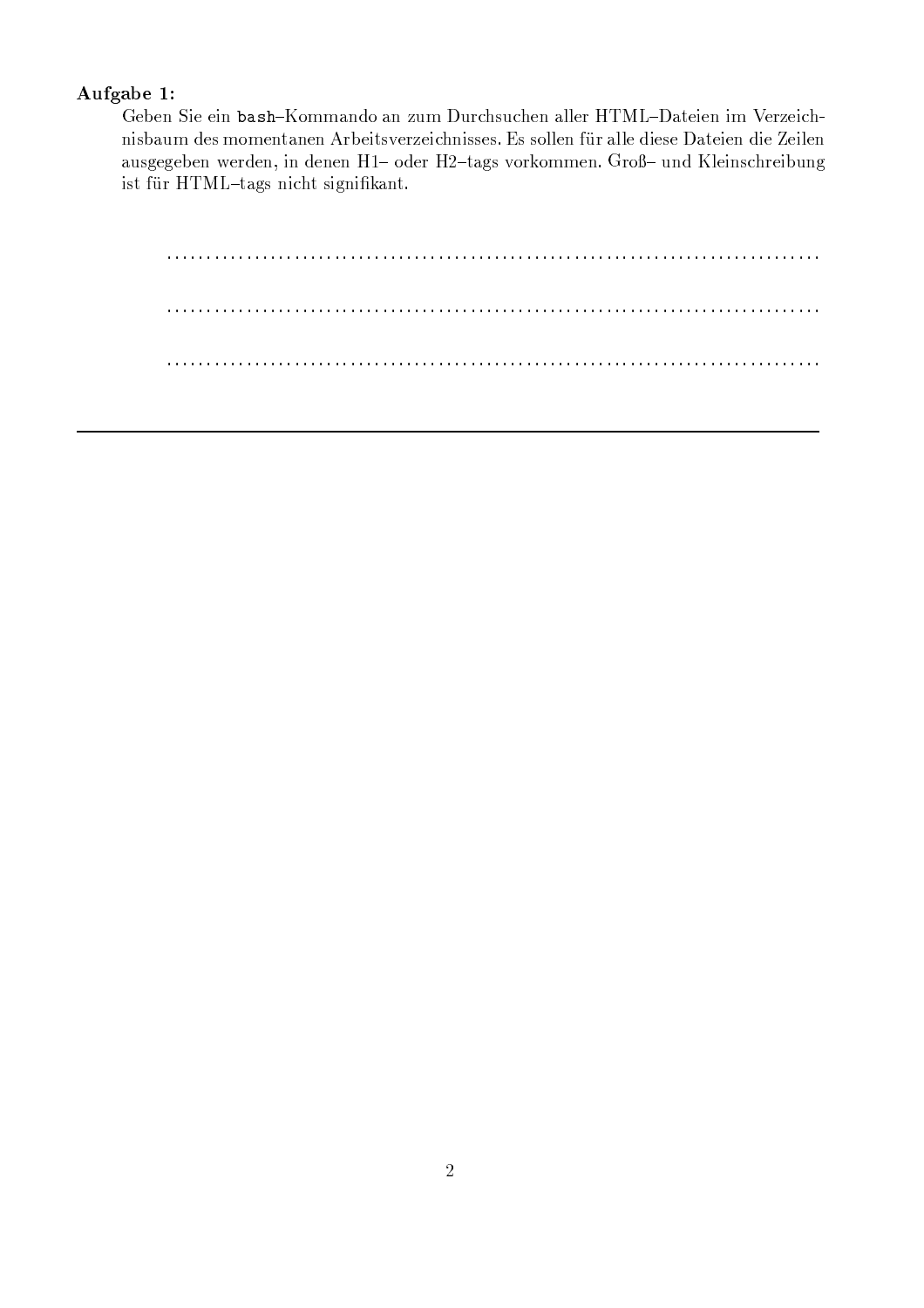### Aufgabe 2:

Beschreiben Sie, was intern in einer shell, z.B in der bash, und dem UNIX-Betriebsystemkern abläuft, wenn folgendes Kommando ausgeführt wird:

cat 'find . - name '\*.html' - print' | grep -i '<TITLE>' > titles

Welche Operationen werden auf Prozessen und Ein/Ausgabekanälen ausgeführt (fork,  $exec, wait, ...).$ 

Beschreibung und/oder Skizze: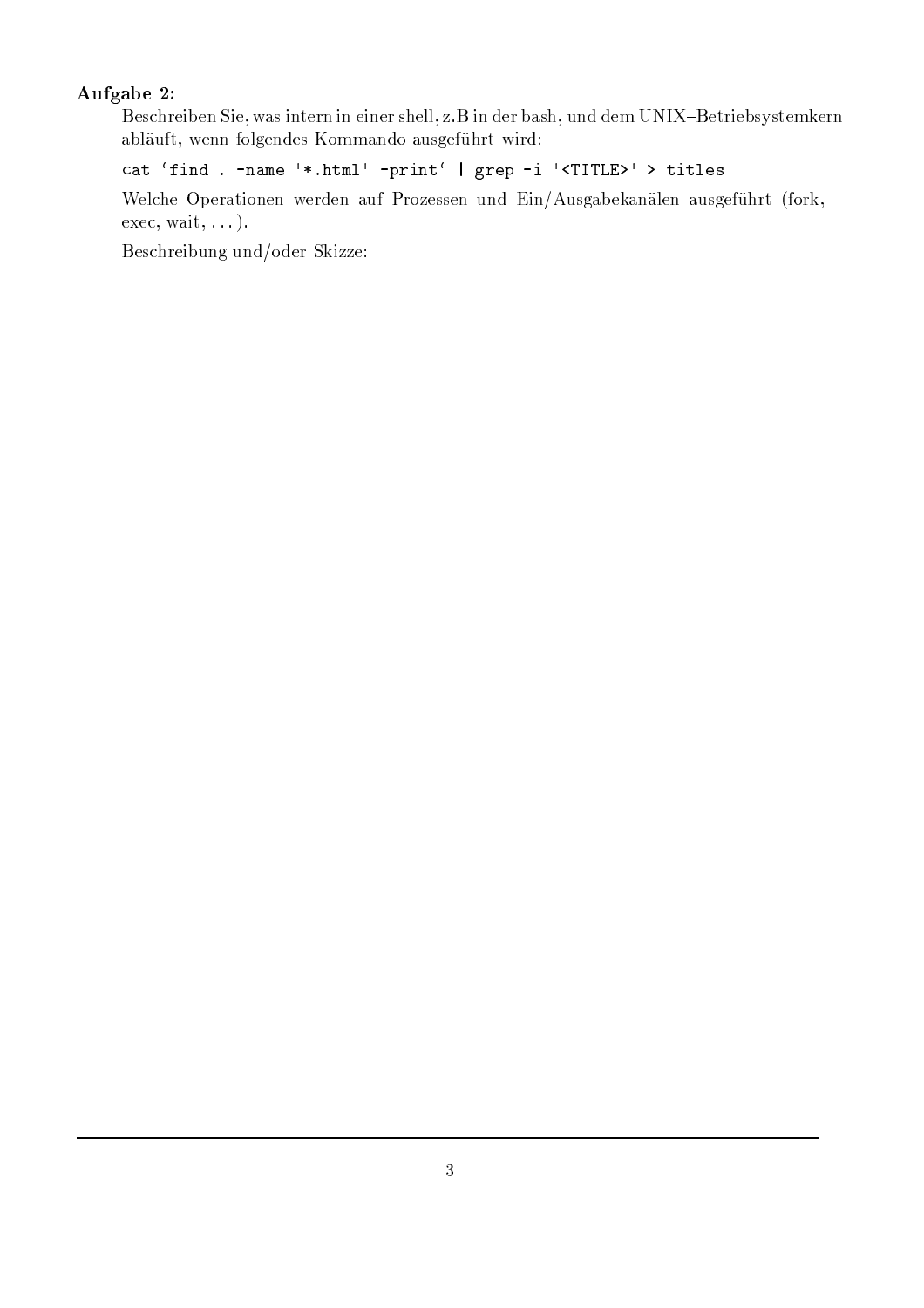#### Aufgabe 3:

Welche der folgenden Aussagen treffen zu?

- 1. rcs ist ein UNIX-Kommando zum Kopieren, Löschen und Sichern von Dateien (remove.copy.save).
- 2. Eine effiziente Versionsverwaltung legt für jede Modifikation einer Datei eine vollständige Kopie in einem Archiv an.
- 3. In einem RCS/SCCS-Archiv werden mehrere Quelldateien aufbewahrt.
- 4. In einem CVS-Archiv werden ganze Verzeichnisbäume abgespeichert.
- 5. CVS ist eine Erweiterung von RCS
- 6. Versionsverwaltungen, die mit Rückwärts-Deltas arbeiten, sind effizienter als Versionsverwaltungen mit Vorwärts-Deltas.
- 7. Versionsverwaltungssysteme werden bei Softwarefirmen nur sporadisch eingesetzt, da ihre Anschaffung kostspielig ist.
- 8. Versionsverwaltungssysteme haben den Nachteil, daß dadurch die makefiles unhandlich werden.
- 9. Versionsverwaltungssysteme werden bei Softwarefirmen nur sporadisch eingesetzt, da sie zu viel Rechenzeit für das Archivieren und Auslesen ver**brauchen**
- 10. Versionsverwaltungssysteme werden bei Softwarefirmen nur sporadisch eingesetzt, da sie die Arbeit im Team behindern.
- 11. Versionsverwaltungssysteme werden bei Softwarefirmen nur sporadisch eingesetzt, da nur Programmquellen verwaltet werden können, aber keine Entwurfsdokumente und Testfälle
- 12. Es ist möglich, die Versionen der Quellen aus einem ausgelieferten Programm in Binärformat zu erkennen.

|                      |       |      |  | $j$ a   nein   weiß nicht   |  |
|----------------------|-------|------|--|-----------------------------|--|
|                      |       |      |  | ja   nein   weiß nicht      |  |
|                      |       |      |  | ja   nein     weiß nicht    |  |
|                      |       |      |  | ja   nein   weiß nicht      |  |
|                      |       |      |  | ja   nein   weiß nicht      |  |
|                      |       |      |  | $j$ a   nein     weiß nicht |  |
|                      |       |      |  | ja   nein   weiß nicht      |  |
| $ja \nightharpoonup$ |       |      |  | nein   weiß nicht           |  |
|                      |       |      |  |                             |  |
|                      | $j$ a |      |  | nein     weiß nicht         |  |
| ja                   |       | nein |  | $\vert$ weiß nicht $\vert$  |  |
|                      |       |      |  |                             |  |
| ja                   |       | nein |  | weiß nicht                  |  |
| ja                   |       | nein |  | weiß nicht                  |  |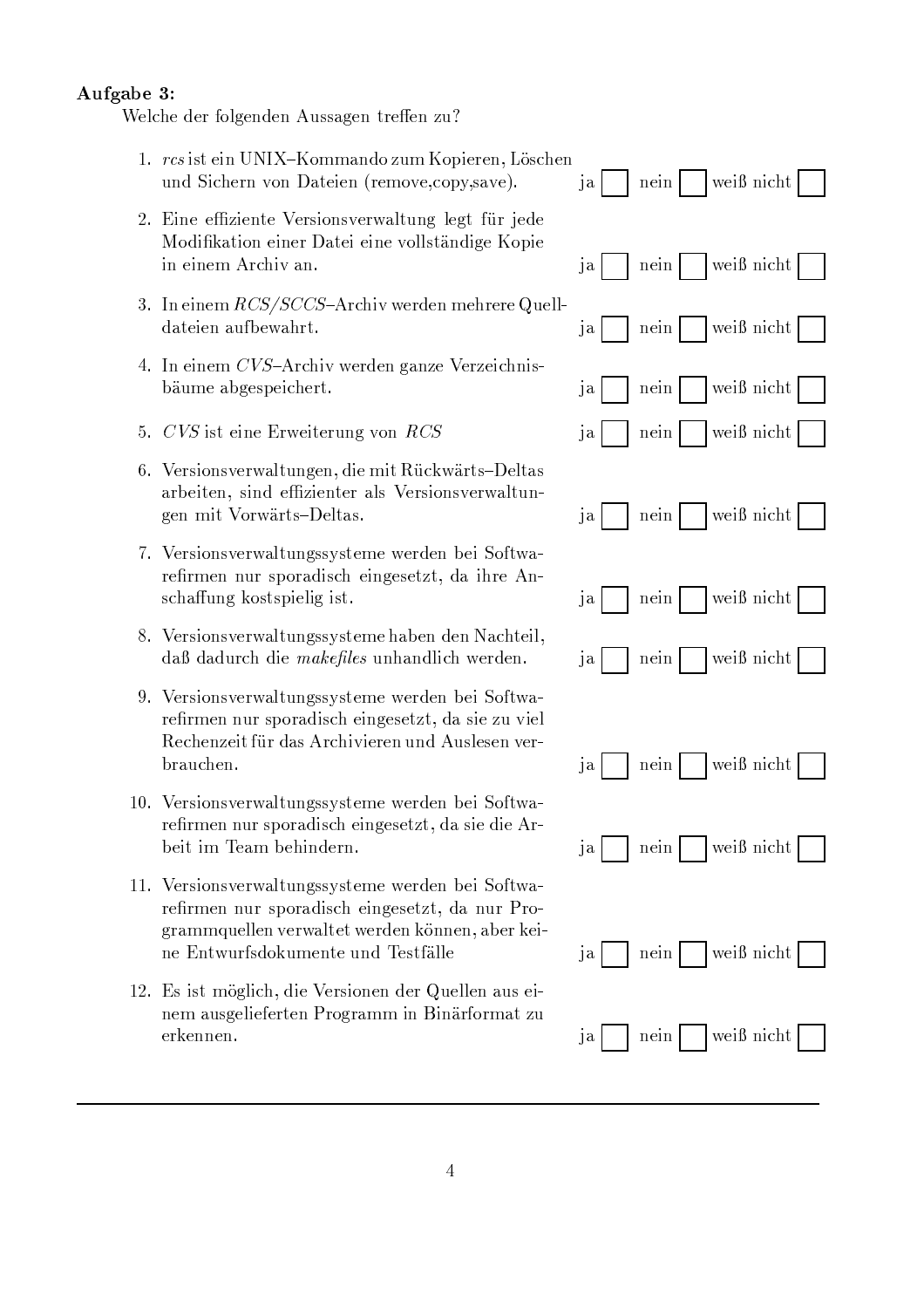# Aufgabe 4:

Gegeben seien folgende sechs C-Quellcode-Dateien prog.c, module1.c, module2.c, module1.h, module2.h und types.h. prog.c enthält das Hauptprogramm, dieses benutzt Routinen, die in module2.h deklariert sind und in module2.c implementiert sind. module2.c benutzt Routinen, die in module1.h deklariert sind und in module1.c implementiert sind. Alle .c-Dateien verwenden globale Datendefinitionen aus types.h

Schreiben Sie einen Makefile zum Erzeugen eines Programms ppp aus den oben beschriebenen Dateien. Beachten Sie dabei alle Abhängigkeiten zwischen den Dateien, entwickeln Sie den Makefile aber so, daß keine überflüssigen Aktionen gemacht werden.

Nutzen Sie keine im make-System vordefinierten oder eingebauten Regeln.